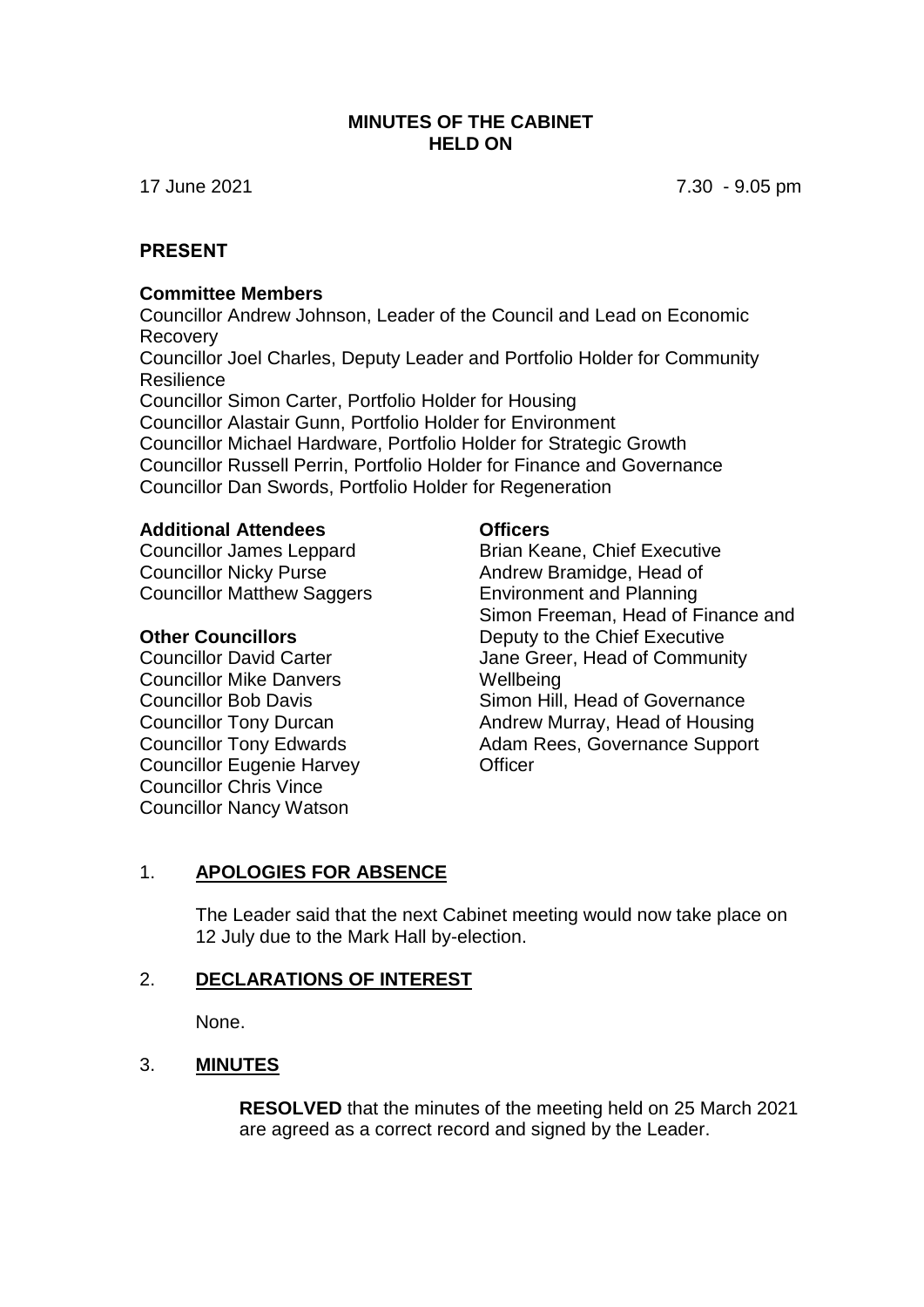## 4. **MATTERS ARISING**

None.

## 5. **WRITTEN QUESTIONS FROM THE PUBLIC**

None.

## 6. **WRITTEN QUESTIONS FROM COUNCILLORS**

None.

## 7. **PETITIONS**

a) Support Local Private Hire and Taxi Drivers

Cabinet received a petition requesting that financial support be provided to Private Hire/Hackney Carriage drivers due to the Covid-19 pandemic. Councillor Perrin offered to meet with the drivers to discuss what actions could be taken to assist drivers.

**RESOLVED** that the petition was noted.

## 8. **FORWARD PLAN**

**RESOLVED** that the Forward Plan is noted.

## 9. **HARLOW AND GILSTON GARDEN TOWN SUSTAINABILITY GUIDANCE**

Cabinet received a report to approve the Harlow and Gilston Garden Town Sustainability Guidance and Checklist as a material planning consideration.

Proposed by Councillor Michael Hardware (seconded by Councillor Dan Swords) it was:

**RESOLVED** that Cabinet approved the Harlow and Gilston Garden Town Sustainability Guidance and Checklist (March 2021), as set out in Appendix A to the report, as a material consideration in the planning process for the preparation of masterplans, pre-application advice, assessing planning applications and any other development management purpose for all major residential development proposals (of 10 or greater dwellings); applications for change of use resulting in a major residential development; and Council-led housing.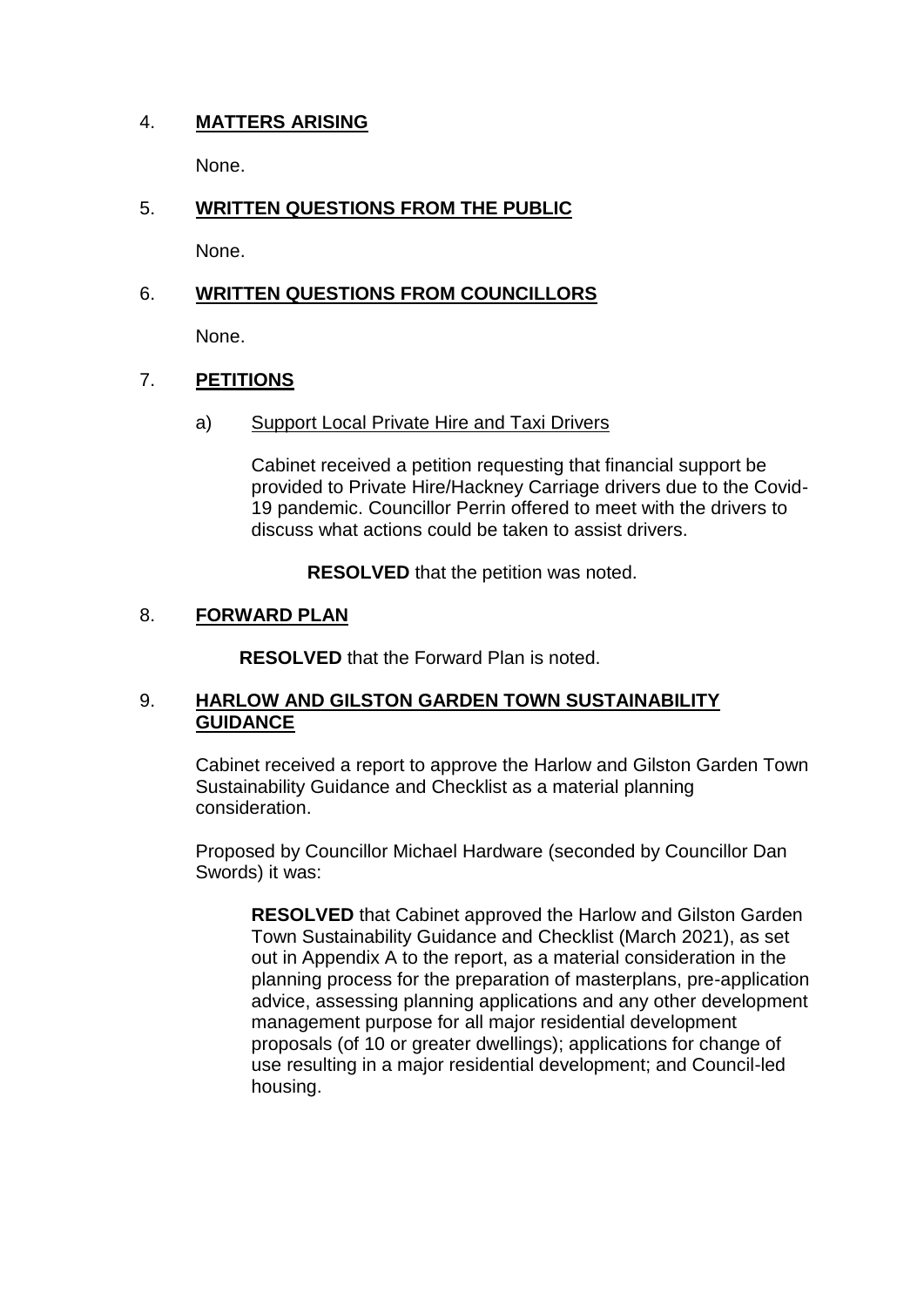## 10. **EQUALITY, DIVERSITY AND INCLUSIVITY POLICY**

Cabinet received a report recommending the adoption of an Equality, Diversity and Inclusivity Policy.

Proposed by Councillor Russell Perrin (seconded by Councillor Dan Swords) it was:

## **RESOLVED** that:

- **A** The Equality and Diversity and Inclusivity Policy, attached as Appendix 1 to the report, be adopted.
- **B** Through the Officer Equality Working Group, the Council looks at what 'inclusivity' means for Harlow and develops the Action Plan further to reflect this.

## 11. **PORTFOLIO HOLDER DELEGATIONS**

Cabinet received a document setting out the Portfolio Holder delegations and areas of responsibility.

Proposed by Councillor Andrew Johnson (seconded by Councillor Michael Hardware) it was:

**RESOLVED** that the Portfolio Holder Delegations be approved.

### 12. **APPOINTMENT OF CABINET WORKING GROUPS, PANELS AND PARTNERSHIP BODIES 2021/22**

Proposed by Councillor Andrew Johnson (seconded by Councillor Russell Perrin) it was:

**RESOLVED** that the appointments to Cabinet Working Groups, Panels and Partnership Bodies 2021/22 be approved.

### 13. **COMMUNICATIONS FROM COMMITTEES/WORKING GROUPS/PARTIES AND PANELS**

None.

### 14. **MINUTES OF PANELS/WORKING GROUPS**

**RESOLVED** that the minutes of the following meetings are noted.

- a) Minutes of meeting Thursday, 18 February 2021 of Shareholder Sub Committee
- b) Minutes of meeting Wednesday, 24 March 2021 of Harlow Local Highways Panel